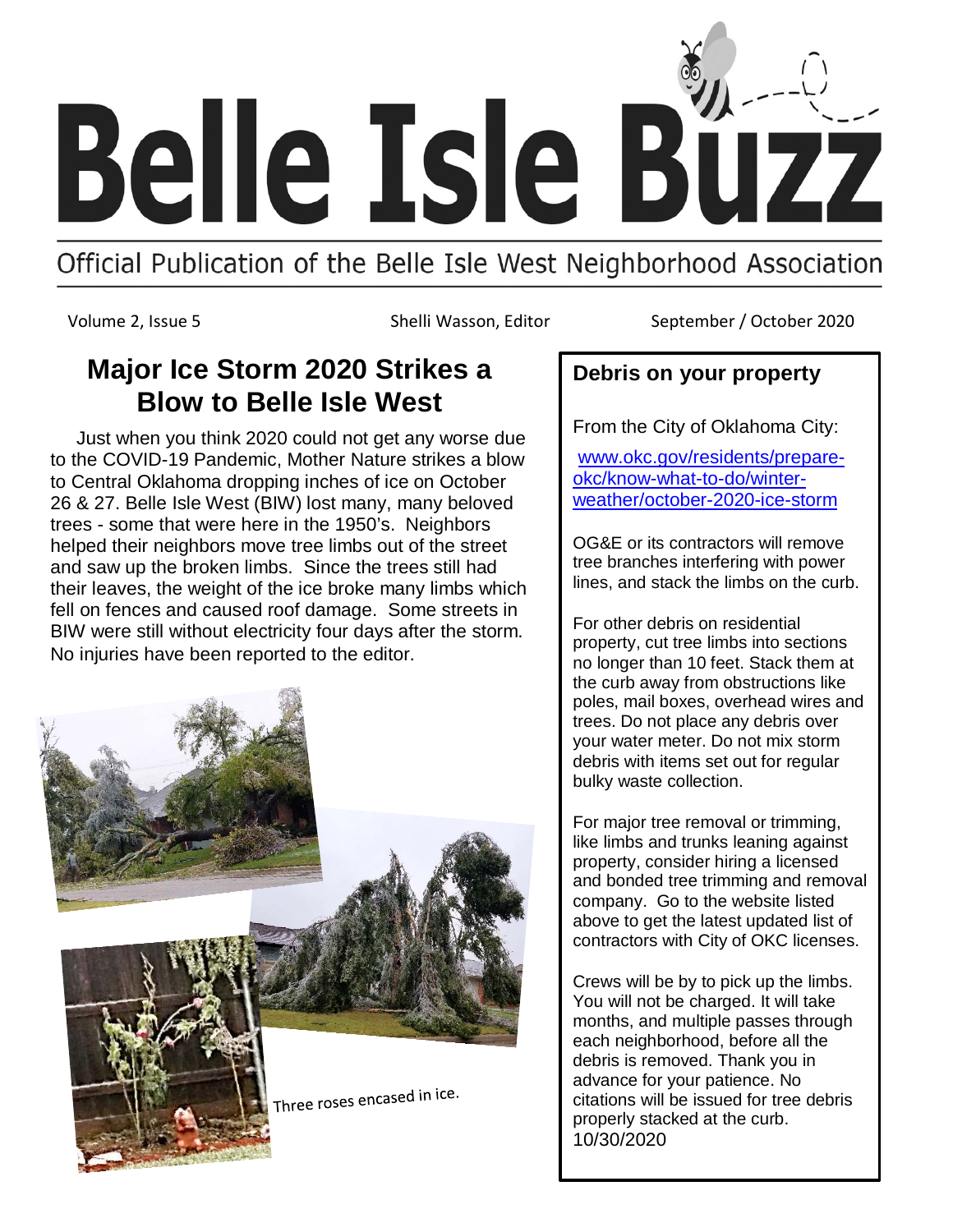## Officers and

## Committee Chairs

PRESIDENT – Greg Hall [55thpl@sbcglobal.net](mailto:55thpl@sbcglobal.net)

PRESIDENT-ELECT – David Patterson [dgpat@cox.net](mailto:dgpat@cox.net)

SECRETARY – Aimee Dial Parrish [aimee@haydelassociates.com](mailto:aimee@haydelassociates.com)

CO-TREASURERS – Cathie Shaw and Lynn Garma[n lynn@garman.com](mailto:lynn@garman.com)

SERGEANT-AT-ARMS – David Campbell [Dcamp20000@aol.com](mailto:Dcamp20000@aol.com)

NEWSLETTER EDITOR – Shelli Wasson [Wasson@ionet.net](mailto:Wasson@ionet.net) (405) 250-6462

NEWSLETTER STAFF –

Lynn Garman Earlene Parr

Aimee Dial Parrish Ann Warzyn

STREET DIRECTORS (10/06/2020) –

55th Place – Dave Campbell & Greg Hall

55th Terrace – Cathy Fitzhugh

56th Street & Linn – OPEN

57th Street – Shannon & Randy Wells

58th Place – Shelli & Craig Wasson, Cathie Shaw

58th Street – Sue Fellers

59th Street – Aimee Dial Parrish

60th Street – Christie Baker & Lynne Womble

61st Street – Scott Sproat & Maribeth Govin

62nd Street (including Imperial Terrace) – **OPEN** 

Riviera Drive & 2300-2400 Blocks of NW 59th Street – OPEN

Ross Ave. – Eunice Khoury

Villa Ave. and 2400-2412 NW 63rd St. – Brooks Taylor

Please contact Dave Campbell, [Dcamp20000@aol.com](mailto:Dcamp20000@aol.com) for inquiries on becoming a Street Director.

# www.BIWOKC.com

## **YOU'LL BE MISSED**

 We've recently lost two neighbors who were active in our association.

 LaVerne Beougher was our treasurer for several years, worked tirelessly on our decorative street lighting project, and served as the street director on 62<sup>nd</sup> St. She always did a thorough purging of her house before each neighborhood benefit garage sale. She was a sweet, generous, and quiet woman who dearly loved this neighborhood. LaVerne passed away in May.

 Barbara Randlett moved to our neighborhood in 2010 and enthusiastically volunteered to be a street director. She worked very hard on both our *Pupnic in the Park* events in 2011 and 2012. Barbara battled Alzheimer's disease for several years before she recently died.

R.I.P. Dear Ladies.

## **Belle Isle Library**

 Since the Library is being renovated at its original site in our neighborhood, its temporary location is at 3621 NW Expressway between Gold's Gym and Buy for Less Grocery Store. Patrons now are welcome to come and browse, checkout books, and use self checkout or the librarian can assist you. Masks are required, and there is no seating except at the computers which are available for short time periods.

### **GRAB & GO CURBSIDE Hours:**

- Monday-
- Thursday: 1-7pm
- Friday: 1-6pm
- Saturday: 1-4pm
- Sunday: 1-5pm



All children's materials are [fine free.](https://www.metrolibrary.org/blog/2020/06/metropolitan-library-system-announces-no-late-fines-childrens-materials)

Access free Wi-Fi from the library parking lots at any time.

 During the COVID-19 time, the library system has worked to provide a variety of online programs ranging from story time to yoga. Go to the website, [www.metrolibrary.org,](http://www.metrolibrary.org/) click "Attend", and check events by the location of the various branches of the library system. You can participate in programs from the branches without leaving the comfort of your home.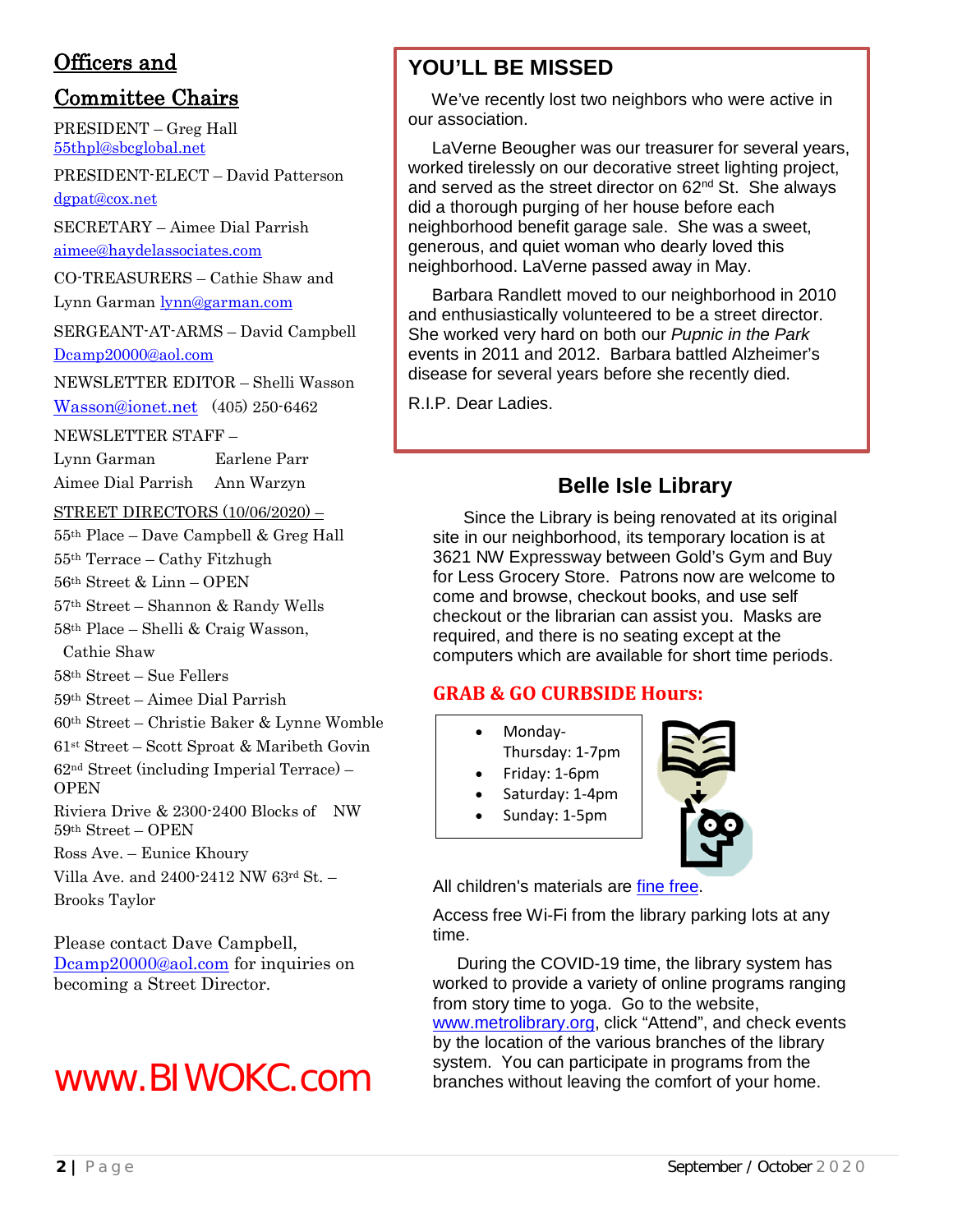|  | Mail dues to: |  |
|--|---------------|--|
|--|---------------|--|

**Belle Isle West NA 5030 N. May, Box 118 Oklahoma City, OK 73112**



| Name    |  |
|---------|--|
| Address |  |

 $Phones(s)$ 

Email





## **APPEARANCES AREN'T EVERYTHING**

 We know that one compliment people always give our neighborhood is that we have lovely, well-maintained homes and yards. So many of our residents take great pride and spend lots of time, energy and money on their homes' exteriors.

 Lately we've had some questions about what a neighbor can do when the yard next door gets to be a foot high or has trash piled up around it or the owner or tenant generally acts like it's no big deal. One neighbor called OKC's Action Center [\(actioncenter@okc.gov](mailto:actioncenter@okc.gov) 405-297-2535) and complained about the neighboring property's tall grass and overgrown bushes. By the time the inspector got out to check it and issue a citation, the yard had been hacked down and there was no violation. Very frustrating! In this case, the neighbor spoke with the tenant several times about the lawn. No results. He spoke with the landlord and the property manager, both of whom blamed the other. So they are at an impasse. Luckily the grass is going dormant and maybe there will be a new tenant who cares by next spring.

 Belle Isle West is not a neighborhood that's all about appearances, though. We truly watch out for our neighbors and figure that there may be a real problem that prevents the owner taking care of the lawn and other upkeep. Of course, talk first to the neighbor and ask if there is a health or financial problem he or she might be having. Let your Street Director or a neighborhood officer know about the problem. Look in this newsletter for contact information or go to our website (biwokc.com) and maybe the association can help. We know of neighbors who got together and took care of a lawn and a fallen tree for someone who couldn't get out to do it himself or a vacant house that no one was properly maintaining. Together, there's almost nothing we can't accomplish!

## **Belle Isle Enterprise Middle School News!**

Decal showing how each of us can do our part to help maintain a healthy environment during the COVID-19 Pandemic.

[www.OKCPublicSch](http://www.okcpublicschools/photos) [ools/photos](http://www.okcpublicschools/photos) 10/25/2020

#### 5904 N. Villa Ave.

 The Belle Isle School is still in the virtual mode but plans are for the students to return on Monday, November 9<sup>th</sup> in a hybrid model. The student body will be divided between two-day and three-day weeks at the site. One group will physically attend the school two days a week, and then the next week they will attend three days. The two groups will alternate weeks in this attendance design. On the week-days students are not in the school building, they will attend school virtually. All plans are dependent on the warning code for the community. If the code is Red for the COVID-19 virus, changes will be made accordingly.